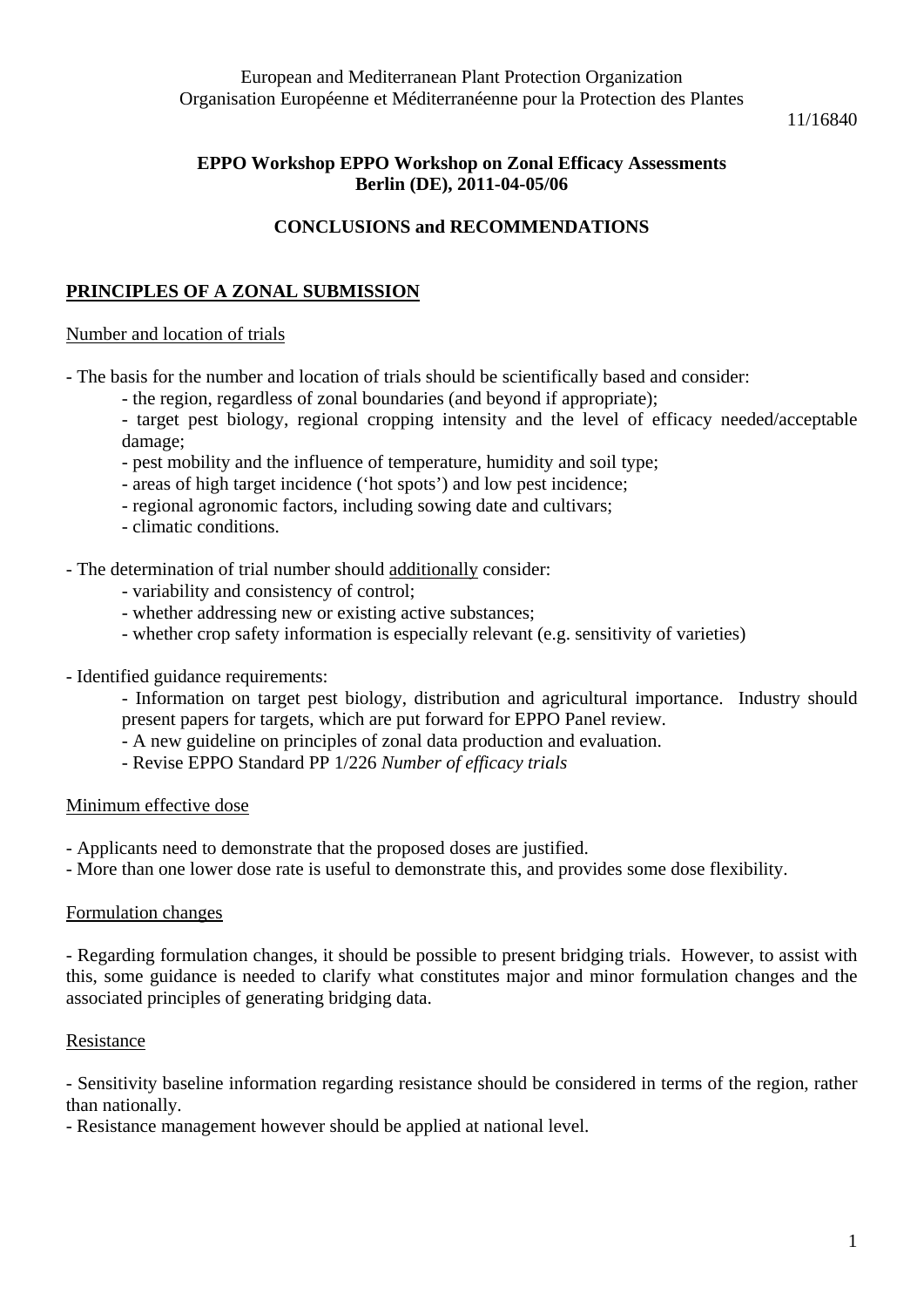Product and active substance characterization

- It is important to understand the strengths and weaknesses of the product/active substance, particularly for the justification of the label rates. This may require further supporting product information with respect to:

- soil type (for soil applications);
- air and soil temperature (for soil application);
- agronomic practice e.g. sowing date.

### **DOCUMENTATION NEEDED TO MAKE ZONAL SUBMISSION AND EVALUATION**

#### Documentation for submissions and evaluation

- Both the BAD (Biological Assessment Dossier) and the dRR (draft Registration Report) are needed to make application submissions. Both are drafted by the applicant.

- There are no substantive proposed changes to the BAD. This will continue to provide details of the supporting trials and studies. However, there should be some harmonization between the dRR and BAD formats, particularly the numbering.

- The dRR (draft Registration Report) should provide a high level summary. This is then modified by the zRMS Rapporteur (zonal Rapporteur Member State) to create the RR (Registration Report).

- Concerned Member States (cMS) should be able to base their decision on the RR.

- The current proposals for the dRR format and guidance (French and ECPA proposals) should be developed to make a definitive guidance for the applicant. This should include EC guidance on core/national data, and development of the dRR, renumbered and with instructional notes on what should be addressed under each point. Members States should have the opportunity to comment on the proposals.

#### New EPPO guidance

- There is now a clear need for a new EPPO Standard: *Principles of zonal data production and evaluation*. This should cover the following areas:

- The spirit of the zonal evaluation approach;
- Checklists of important considerations for zonal submissions;
- Minimum effective dose;
- Numbers of trials and location (though not prescriptive);
- Requirements for new vs. established active substances;
- Requirements for major / minor changes of formulation;
- Principles of bridging;

- National addenda, e.g. Resistance management at local level, convenience tank mixes, special crop/targets;

- Principles of a 'master label' (should incorporate country specific good agricultural practices (e.g. different doses and uses), if applicable).

- Requirement for agronomic documents on a range of crops and targets. Update or develop further, the EPPO Standards on Good Plant Protection Practice (PP2) if possible. CABI Compendium may also provide some information.

- Possibility for EPPO guidance on IPM compatibility. Requirements for on-label recommendations for IPM compatibility.

- Modification of EPPO Standards on:

- *Dose expression for plant protection products* (PP 1/239);
- *Phytotoxicity assessment* (PP 1/135);
- *Number of efficacy trials* (PP 1/226);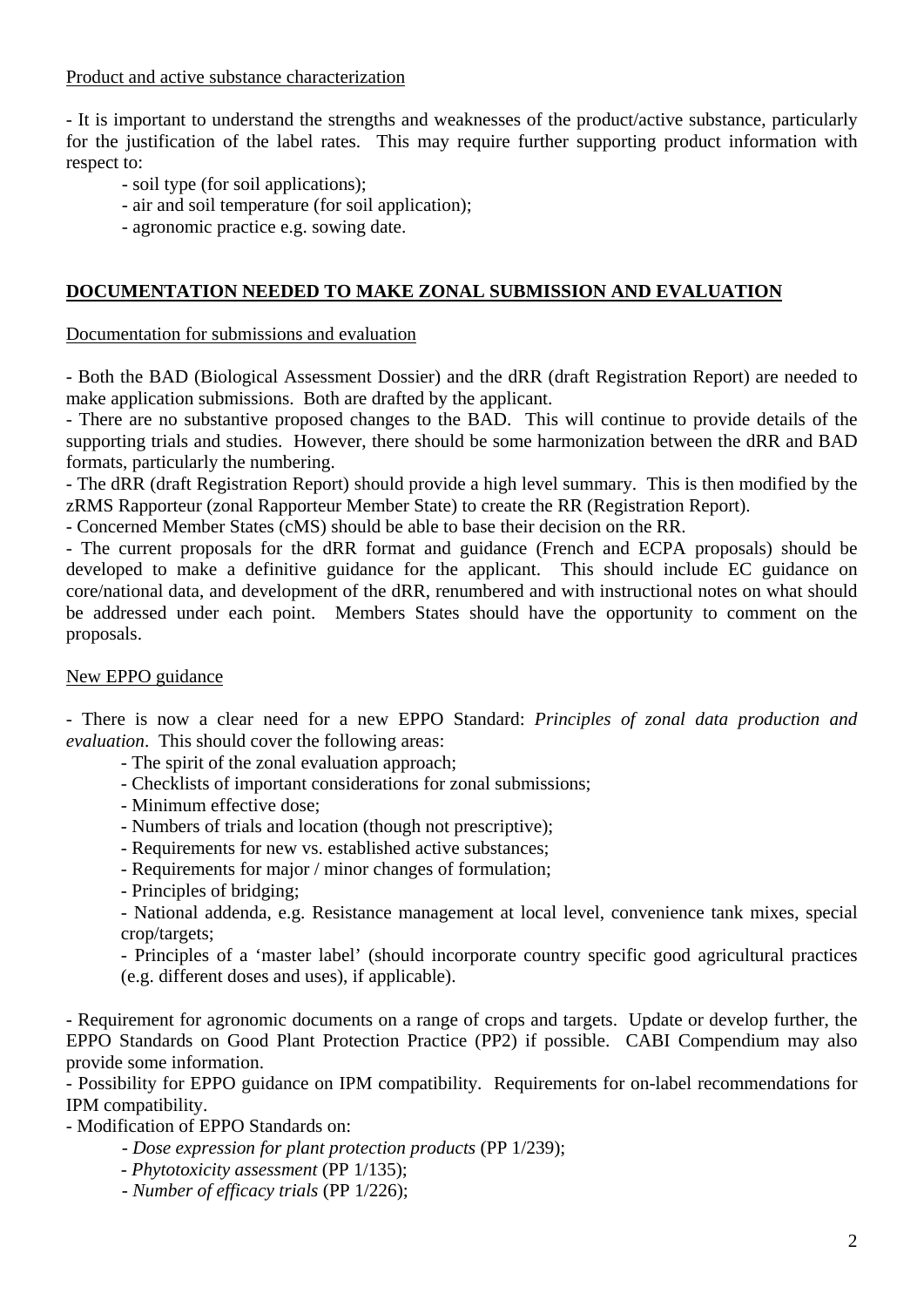- *Conduct and reporting of efficacy evaluation trials, including good experimental practice* (PP 1/181);

- *Minimum effective dose* (PP 1/225).

- Continuation of work on extrapolation tables to support minor uses. It may be helpful to also develop an inventory of existing national tables.

Clarification of important terms and procedural issues

- Clarification of the definitions for:

- major/minor crops;
- major/minor uses;

- primary/secondary targets.

(It was noted that the EU Technical Group on Minor uses should be consulted regarding some of these terms).

- Partial zonal submissions are important for some industry sectors. Some input/guidance is needed from the Commission on the framework within which partial applications can be addressed.

- Clarification of the procedural aspects of zonal evaluations including:

- Submission of a zonal application;
- Evaluation procedures and coordination;
- Commenting periods and timelines.

### Re-evaluation of progress and requirements

- It was proposed that a further Zonal procedures meeting may be valuable in 2012 to discuss progress, experience and further requirements.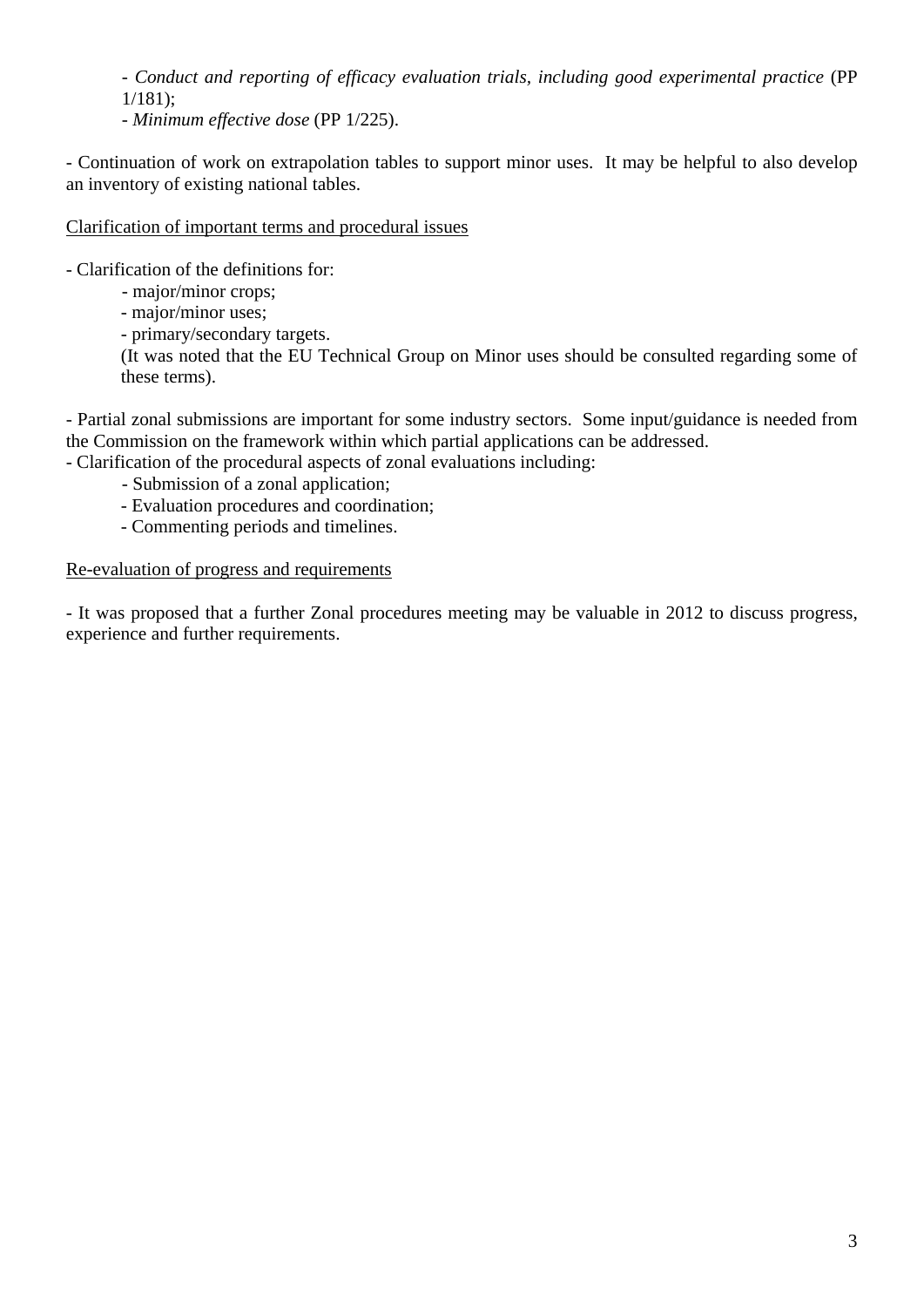## *Ad hoc* **meeting of the Panel on General Standards on Efficacy Evaluation Berlin (DE), 2011-04-06/07**

Following the EPPO Workshop on Zonal Efficacy Assessments a special meeting of the Panel on General Standards was held in order to address the main action points. These are summarized as follows (tasks 1- 3 were viewed to be highest priority):

## **1. A new EPPO standard will be drafted entitled** *'Principles of zonal data production and evaluation'***.**

EPPO will coordinate the development of a draft guideline, which will cover the following areas:

- the spirit of the zonal evaluation approach;
- checklists of what to think about when making zonal submissions;
- minimum effective dose;
- Numbers of trials and location (though not prescriptive);
- Requirements for new vs. established AS;
- Requirements for major / minor changes of formulation;
- Principles of bridging;
- National addenda, e.g. Resistance management at local level, convenience tank mixes, special crop/targets;

- Principles of a 'master label' (should incorporate country specific GAPs (e. g. different doses and uses), if applicable).

Examples will be produced for the guideline appendices or as independent papers (which would be preferably), before such a standard is finalized. These will be developed from the Workshop scenarios and will include:

- 1. *Apera spica-venti* in winter cereals;
- 2. Colorado beetle;
- 3. Cereal disease for the central zone;
- 4. Fungicide (potato, phytophthora/alternaria);
- 5. Insecticide (*Cydia pomonella* codling moth);
- 6. Herbicide (Maize, grass and broad leaf herbicide);
- 7. Aphids on stone fruit.

The new draft EPPO Standard with appendices/papers of examples will be presented to the Working Party on Plant Protection Products in May 2011.

Other relevant discussion points regarding the new draft guideline:

### The issue of dose(s)

- how to address dose and dose variation – is it a core or national issue?

- The General Standards Panel agreed that dose should be addressed in the core dossier (as far as is possible). I.e. data should be presented in the core BAD to support the proposed doses in the respective regions in which approvals are being sought.

### Seed treatments

Supporting dossiers for seed treatments should also be addressed in a regional approach with respect to trials, if applicable.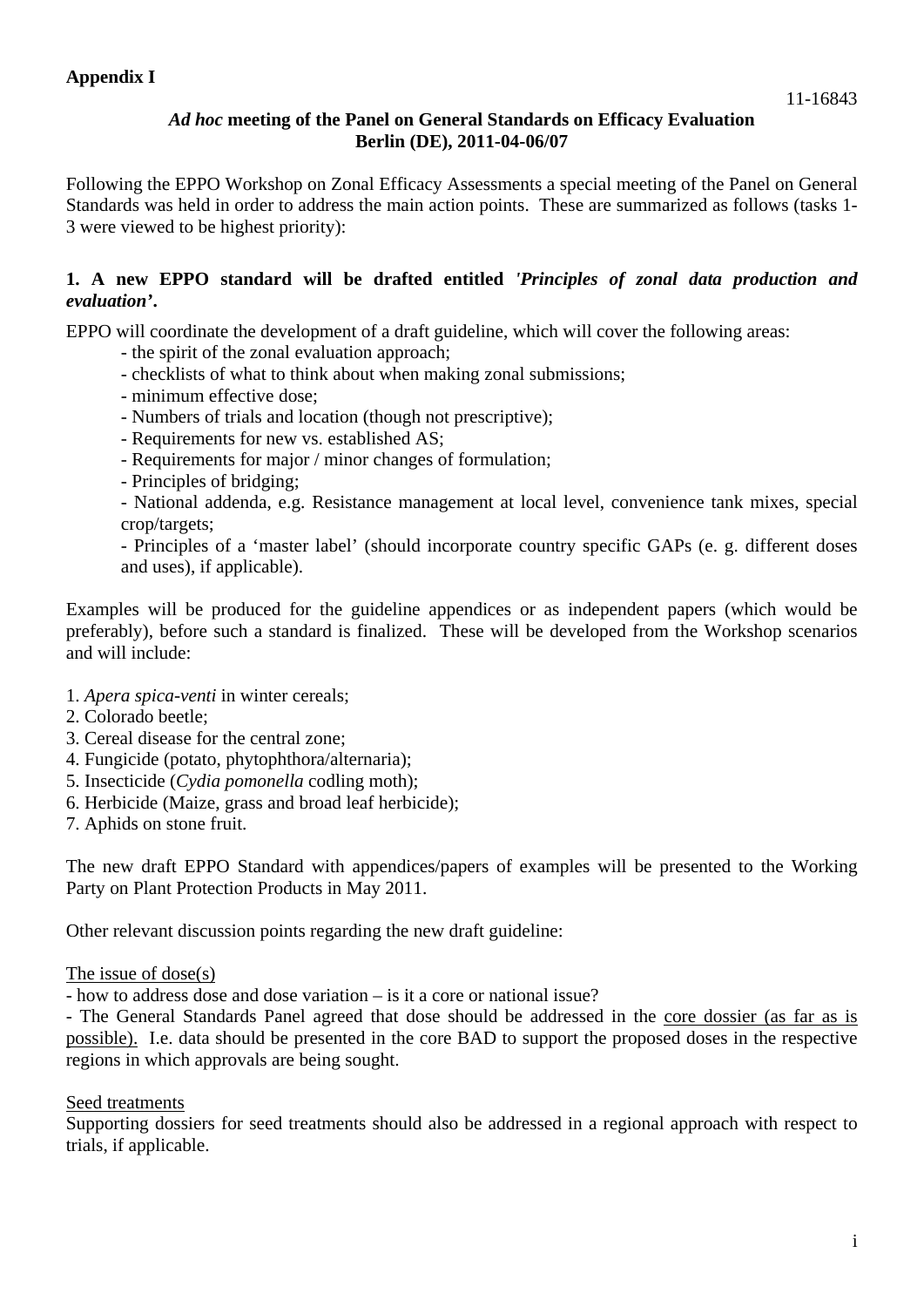## **2. Development of the dRR template and guidance**

- It was felt that the intent of the documents regarding the dRR had perhaps become confusing at the Workshop. The General Standards Panel therefore clarified that:

- The 'French' document is a proposal to address core and national data requirements.

 - The ECPA document assists with determining the level of information that is needed in the dossier, via a template and guidance on what should be included. It was noted that in the short/medium term, it will be the Member State evaluation and how well it is written, that will be of most use to other countries when considering Mutual Recognition of the zonal assessment. In the longer term, industry may adapt their submissions, and it may become easier to simply provide comments rather than having to do a complete evaluation. (It was noted that at present, it is often easier for evaluators to write their own assessment, than do a detailed critique of company submission).

- Using these materials, it was agreed that a draft EC guidance document specifying core/national addenda would be drafted. The chapters will be harmonized with the BAD, which will include the consideration of merging the chapters on 'adverse effects on beneficials' and 'compatibility with IPM'. The new draft will be submitted to the Commission for circulation and Member State comment.

- It was also agreed that the regulatory Evaluators Groups should also have the opportunity to comment on this document.

- It would be useful to add a note to the dRR template that an update is expected. For the attention of Annex I group.

## **3. Procedural overview**

The General Standards Panel agreed that it was extremely important that the application procedures, including evaluation and timelines are clarified with some urgency. The process was discussed and very briefly summarized:

- The applicant produces a BAD and high level dRR summary.

- The zRMS (Zonal Rapporteur Member State) drafts the Registration Report (RR) = the evaluation.

- The evaluation goes to other MS and to the applicant. Comments can be made and the RR is then finalised by the zonal rapporteur.

- Once finalized, after comments of concerned Member States (cMS), the zRMS authorizes.

- The cMS have 120 days to address national addenda and authorize accordingly.

Tasks:

- It was felt that this overview should be elaborated with signposts to relevant documentation and guidance. See Appendix 2.

- The elaborated procedural overview may be appended to the workshop conclusions or added to the EPPO summary webpage. For the longer term, an EC guidance document is being developed by the Post Inclusion Annex I working group.

#### **4. Other important issues to be addressed by the EPPO Working Party on Plant Protection Products (WPPPP)**

Definitive solutions for the following issues were not agreed. These points were highlighted to be discussed by the EPPO Working Party on Plant Protection Products to be held in May 2011, in order to set and prioritize tasks and timeframes. The main discussions are summarized:

a. Requirement for agronomic documents on a range of crops and targets

- The GPPP standards already exist, though the focus may not necessarily be appropriate in the current format.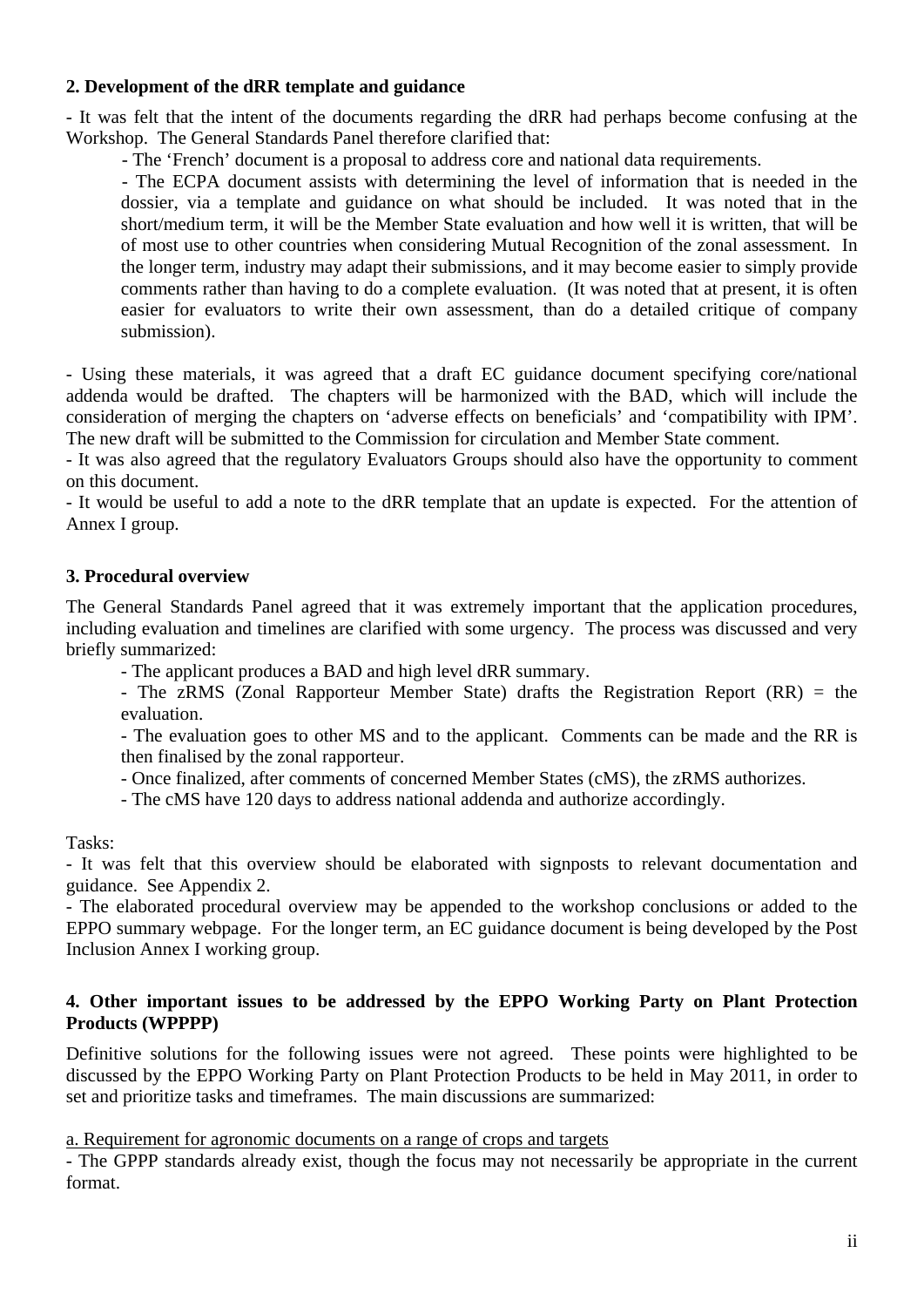- ECPA could be asked to take the current standards and develop new drafts. Input may be necessary from industry/ ECPA/ IBMA/ DG agriculture and such associations.

- Should also address IPM component (with a view to meeting the requirements of the Directive on the Sustainable Use of Pesticides)

- Potential for a new EPPO guideline and/or revision of GPPP guidelines.

### b. Unintended side-effects

- How should this be addressed? May be considered by national addenda or is further guidance needed?

- IOBC may have some relevant material.

- Potential for EPPO guidance on general principles of IPM integration/compatibility – i.e. what countries should be doing.

- EPPO WPPPP should revisit the German draft and UK documents for discussion. Question – what are other countries doing?

## c. Phytotoxicity

EPPO to facilitate an update of *Phytotoxicity assessment* (PP 1/135) including the issues of varietal screening.

## d. Number of trials

Regarding *Number of efficacy trials* (PP 1/226), it was felt that the Herbicides/PGR and Fungicides/Insecticides Panels should address issues of crop safety including yield and insecticide/fungicide seed treatments respectively.

### e. Convenience tank mixes and tank cleaning

- a definition is needed about the terms used: farmers mixtures, recommended mixtures on the label, mandatory mixtures on the label; the last two according the Directive 91/414 Annex III and VI.

- EPPO to facilitate progress with a guideline on tank cleaning.

- A UK document exists for tank mixes.

f. Formulation changes (major vs minor)

- UK guidance exists that addresses major/minor formulation changes and bridging requirements.

- Working Party discussion is necessary to determine how the issue can be progressed. This could be a potential Workshop topic.

### g. Clarification of definitions

- EPPO to pursue a definition guide to the following terms:

- major/minor crops;
- major/minor uses;
- primary/secondary targets.

- Input should be sought from the EU Technical Group on Minor uses regarding these terms.

- It was proposed that this definition could be presented as a discussion point to the forthcoming Minor Use Conference in Wageningen, May 2011. Progress to be reported back to the WPPPP.